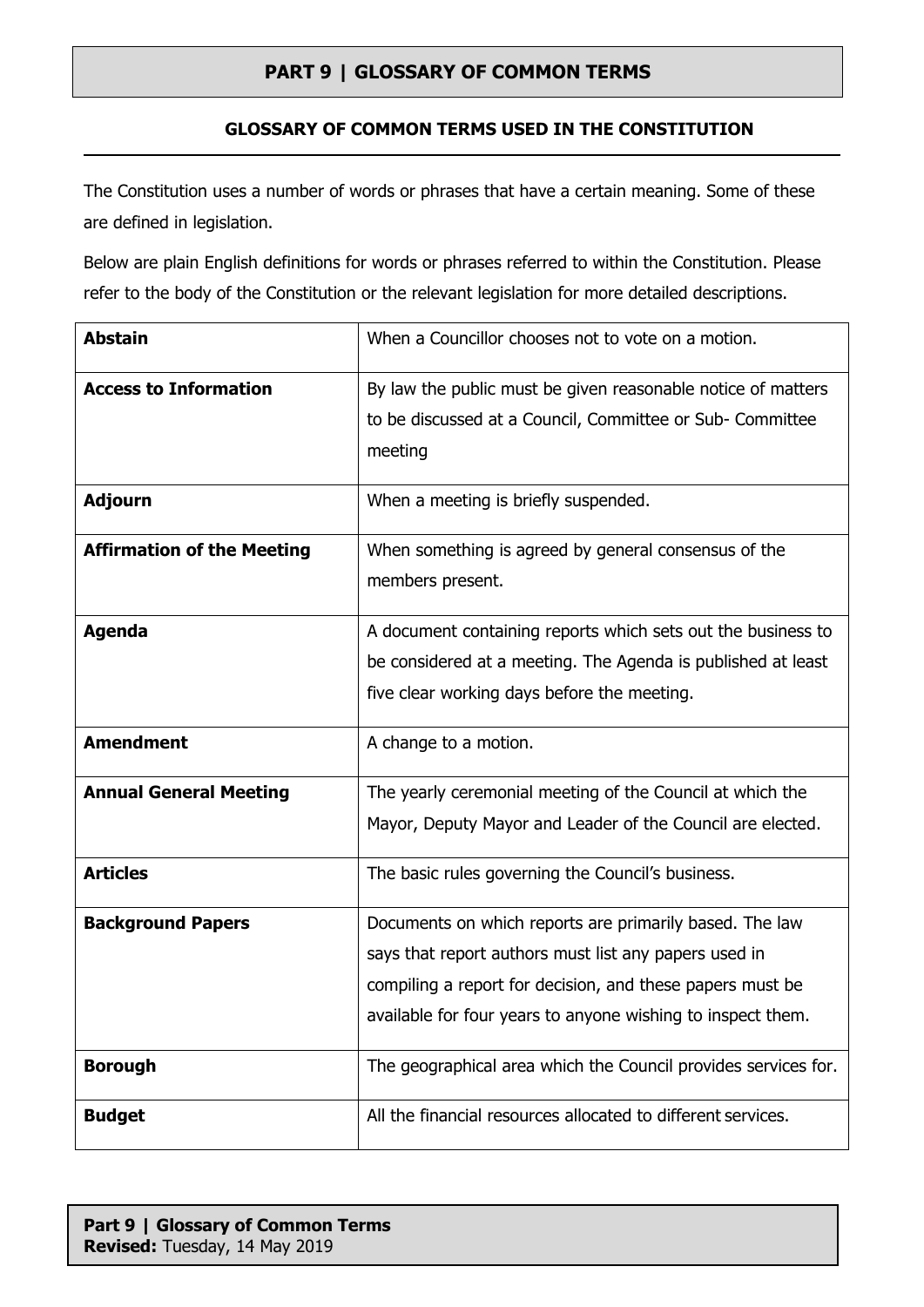| <b>Budget and Policy Framework</b> | The plans and strategies adopted by the Council within which<br>the Council must operate.                                                                                                                                              |
|------------------------------------|----------------------------------------------------------------------------------------------------------------------------------------------------------------------------------------------------------------------------------------|
| <b>Casting Vote</b>                | The Chair has a casting vote which decides the matter when<br>votes are equally divided.                                                                                                                                               |
| <b>Chair</b>                       | The person appointed to oversee meetings.                                                                                                                                                                                              |
| <b>Chief Executive</b>             | The most senior officer, with overall responsibility for the<br>management and operation of the Council. Also known as the<br>Head of Paid Service.                                                                                    |
| <b>Chief Finance Officer</b>       | The officer responsible for the administration of the Council's<br>finances. Also known as the Section 151 Officer.                                                                                                                    |
| <b>Clear Days</b>                  | Clear days does not include the day the papers are sent out or<br>the date of the meeting. So for example, if a meeting is taking<br>place on a Tuesday, the agenda must be published on the<br>Monday in the week before the meeting. |
| <b>Closure Motion</b>              | When a member moves that a vote is taken to decide a<br>question under consideration immediately, without further<br>debate.                                                                                                           |
| <b>Code of Conduct</b>             | A set of rules to guide behaviour.                                                                                                                                                                                                     |
| <b>Committees</b>                  | Established by the Council to assist with Council functions.                                                                                                                                                                           |
| <b>Confidential Information</b>    | Information either given to the Council by the Government on<br>terms which forbid its public disclosure or which cannot be<br>publicly disclosed by Court Order. See also 'Exempt<br>Information' below.                              |
| <b>Constitution</b>                | A document setting out how the Council operates, how<br>decisions are made and all the procedures which have to be<br>followed.                                                                                                        |
| Co-Optee                           | A person who is not elected but is appointed to serve on a                                                                                                                                                                             |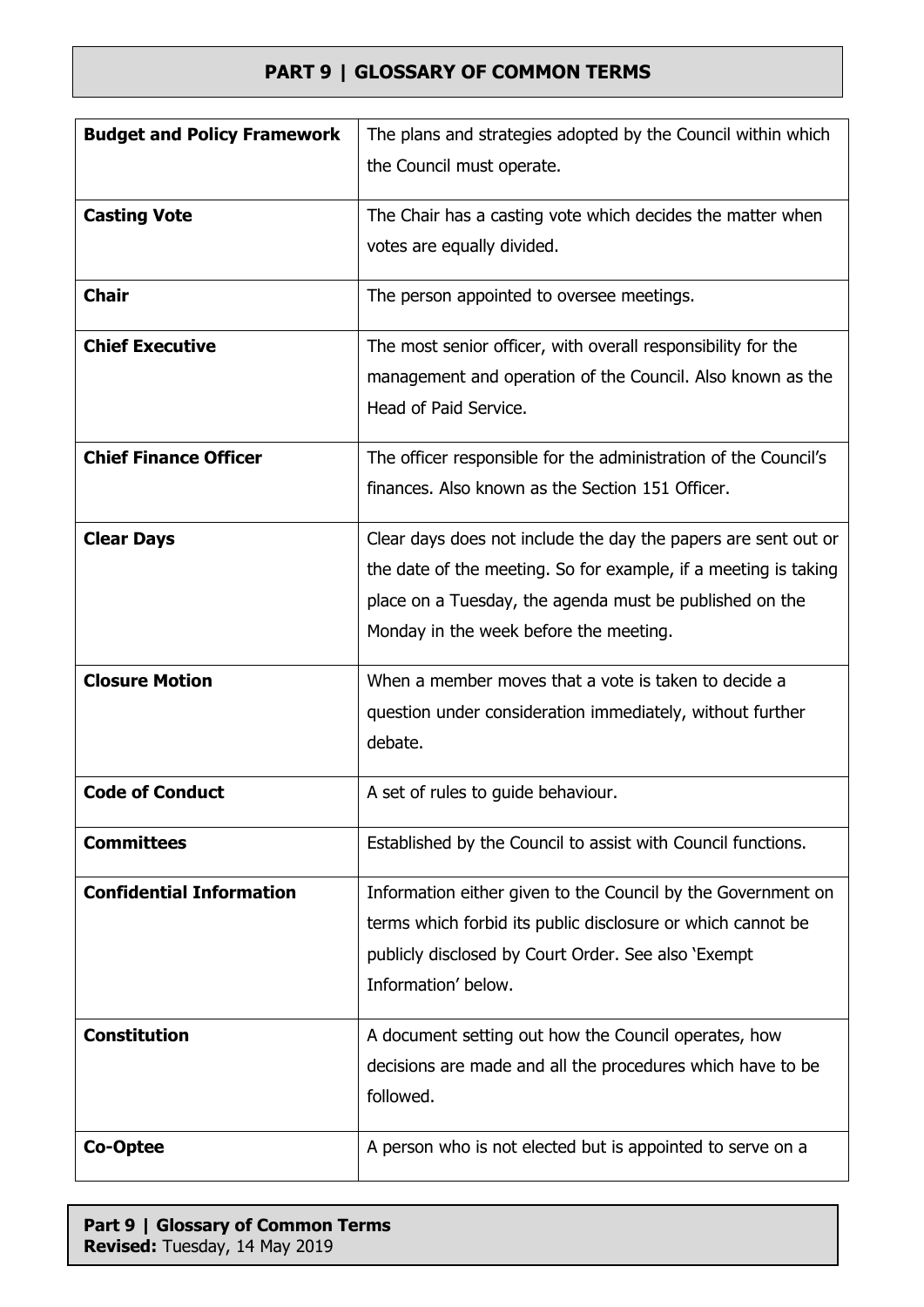|                                                  | Committee or Sub-Committee in a participatory capacity.                                                                                                             |
|--------------------------------------------------|---------------------------------------------------------------------------------------------------------------------------------------------------------------------|
| <b>Council</b>                                   | The 26 Councillors elected for Oadby and Wigston Borough<br>Council.                                                                                                |
| <b>Council Tax</b>                               | A tax charged to households by local authorities, based on the<br>estimated value of the property and the number of people<br>living in it.                         |
| <b>Councillor</b>                                | A person elected to represent their Ward on the Council.                                                                                                            |
| <b>Debate</b>                                    | A discussion on an issue in which different views are put<br>forward.                                                                                               |
| <b>Declarations of Interest</b>                  | Councillors have to abide by a Code of Conduct, part of which<br>requires them to declare any interests they have which could<br>influence any decisions they make. |
| <b>Defer</b>                                     | When an issue is put off or postponed until a future time.                                                                                                          |
| <b>Delegated Powers</b>                          | Formal authorisation for a committee, portfolio holder or<br>officer to take an action which is the ultimate responsibility of<br>the Council or Executive.         |
| <b>Deputations</b>                               | A person or group appointed to represent issues on behalf of<br>others at Council meetings.                                                                         |
| <b>Deputy Chairman</b>                           | The person appointed to preside in the absence of the<br>Chairman.                                                                                                  |
| <b>Deputy Chief Executive</b>                    | The second most senior officer who deputises for the Chief<br>Executive.                                                                                            |
| <b>Deputy Leader of the Council</b>              | The Councillor elected to the position of Deputy Leader of the<br>Council.                                                                                          |
| <b>Deputy Leader of the</b><br><b>Opposition</b> | The Councillor who deputises for the Leader of the Opposition.                                                                                                      |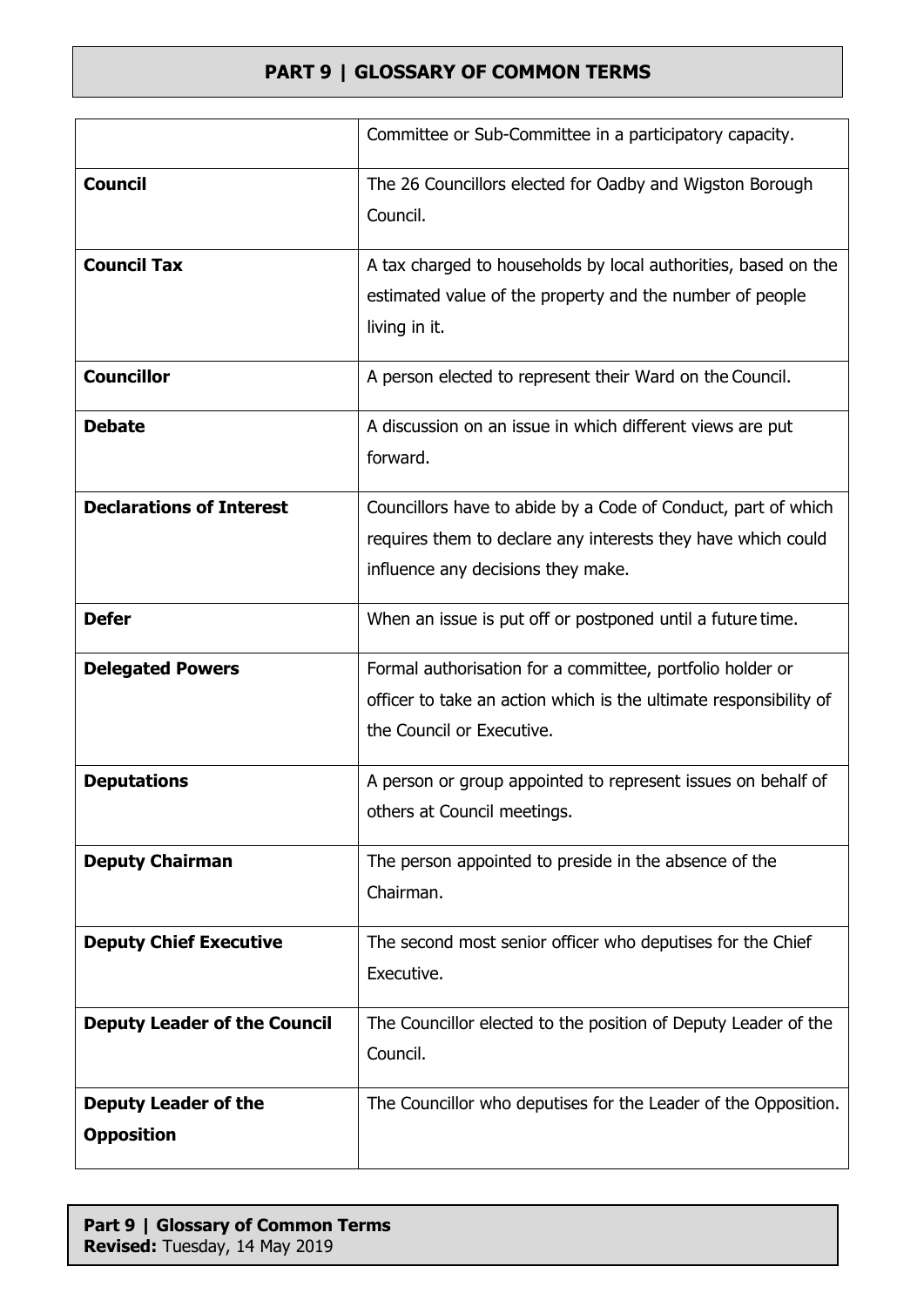| <b>Dispensation</b>              | Where Councillors have an interest in a matter, a Committee     |
|----------------------------------|-----------------------------------------------------------------|
|                                  | may, in some circumstances, grant a Councillor a dispensation   |
|                                  | to speak, and sometimes to vote, depending upon the nature      |
|                                  | of the interest.                                                |
|                                  |                                                                 |
| <b>Exclusion of the Public</b>   | The public are excluded from meetings when exempt or            |
|                                  | confidential information is being considered.                   |
| <b>Exempt Information</b>        | Information falling into one of seven categories which usually  |
|                                  | cannot be publicly disclosed $-$ see the Access to Information  |
|                                  | Procedure Rules in Part 4 of the Constitution.                  |
| <b>Extraordinary Meeting</b>     | A meeting convened for a specific purpose.                      |
| <b>General Fund</b>              | Used to pay for items of everyday expenditure such as           |
|                                  | salaries.                                                       |
|                                  |                                                                 |
| <b>Group Leader</b>              | Leader of another political group.                              |
| <b>Head of Law and Democracy</b> | See Monitoring Officer below.                                   |
|                                  |                                                                 |
|                                  |                                                                 |
| <b>Head of Paid Service</b>      | The most senior officer, with overall responsibility for the    |
|                                  | management and operation of the Council; also known as the      |
|                                  | Chief Executive.                                                |
| <b>Head of Service</b>           | An officer with responsibility for a specific service area.     |
|                                  |                                                                 |
| <b>Independent Member</b>        | A Councillor who is not a member of a recognised political      |
|                                  | party. This also refers to the non-elected members.             |
| <b>Joint Arrangements</b>        | Services provided in partnership with other Councils or by or   |
|                                  | on behalf of those Councils.                                    |
|                                  |                                                                 |
| <b>Leader of the Council</b>     | Usually the Councillor who heads the largest political group,   |
|                                  | and is elected by the full Council to the position of Leader of |
|                                  | the Council.                                                    |
| <b>Leader of the Opposition</b>  | Usually the Councillor who heads the second largest political   |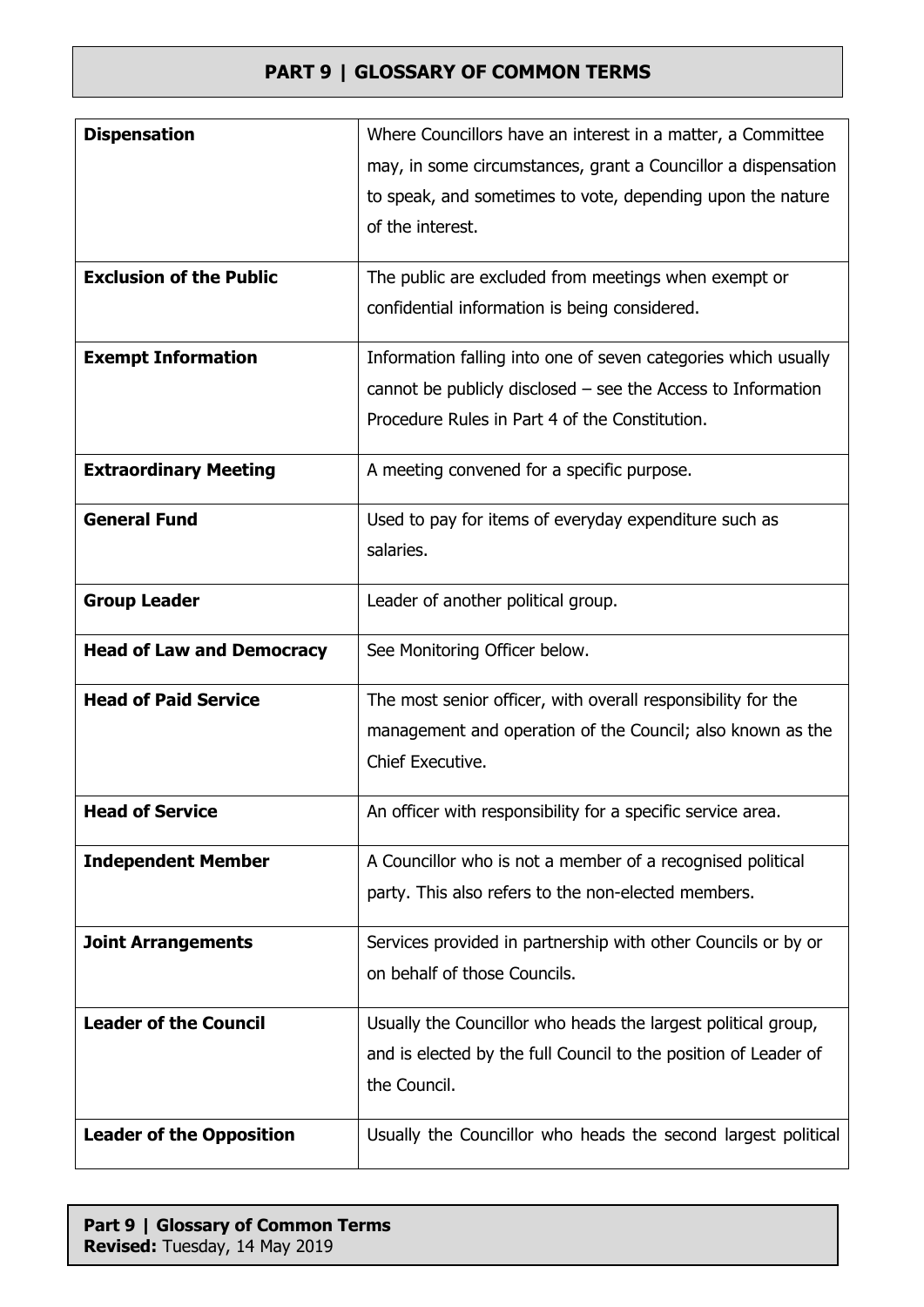|                               | group, and is elected by the full Council to the position of                                                                                                                 |
|-------------------------------|------------------------------------------------------------------------------------------------------------------------------------------------------------------------------|
|                               | Leader of the Opposition.                                                                                                                                                    |
| <b>Local Authority</b>        | The Council.                                                                                                                                                                 |
| <b>Local Choice Functions</b> | Activities which can be the responsibility of the Council.                                                                                                                   |
| <b>Meeting</b>                | A meeting of the Council, a Committee or of a Sub-<br>Committee.                                                                                                             |
| <b>Member</b>                 | Elected Councillors, or a person co-opted to the Council's<br>Committees.                                                                                                    |
| <b>Minster of the Crown</b>   | A government Cabinet minister.                                                                                                                                               |
| <b>Minutes</b>                | A public record of decisions taken at meetings of the Council,<br>its Committees and Sub-Committees.                                                                         |
| <b>Monitoring Officer</b>     | The Council officer charged with ensuring that everything that<br>the Council does is fair and lawful. The Monitoring Officer is<br>currently the Head of Law and Democracy. |
| <b>Motions</b>                | A formal proposal made by a Councillor for the consideration<br>of the meeting.                                                                                              |
| <b>Move (A Motion)</b>        | A motion is moved when a formal proposal is made by a<br>Councillor.                                                                                                         |
| <b>Negate (A Motion)</b>      | A motion is negated when it is made ineffective.                                                                                                                             |
| <b>Notice of Meeting</b>      | The public notice stating the date, time and place of a<br>meeting.                                                                                                          |
| <b>Outside Body</b>           | An external organisation which has invited the Authority to<br>nominate representative(s) to serve on its management body.                                                   |
| <b>Petition</b>               | A formal written request, signed by more than 10 people,<br>appealing to the Council.                                                                                        |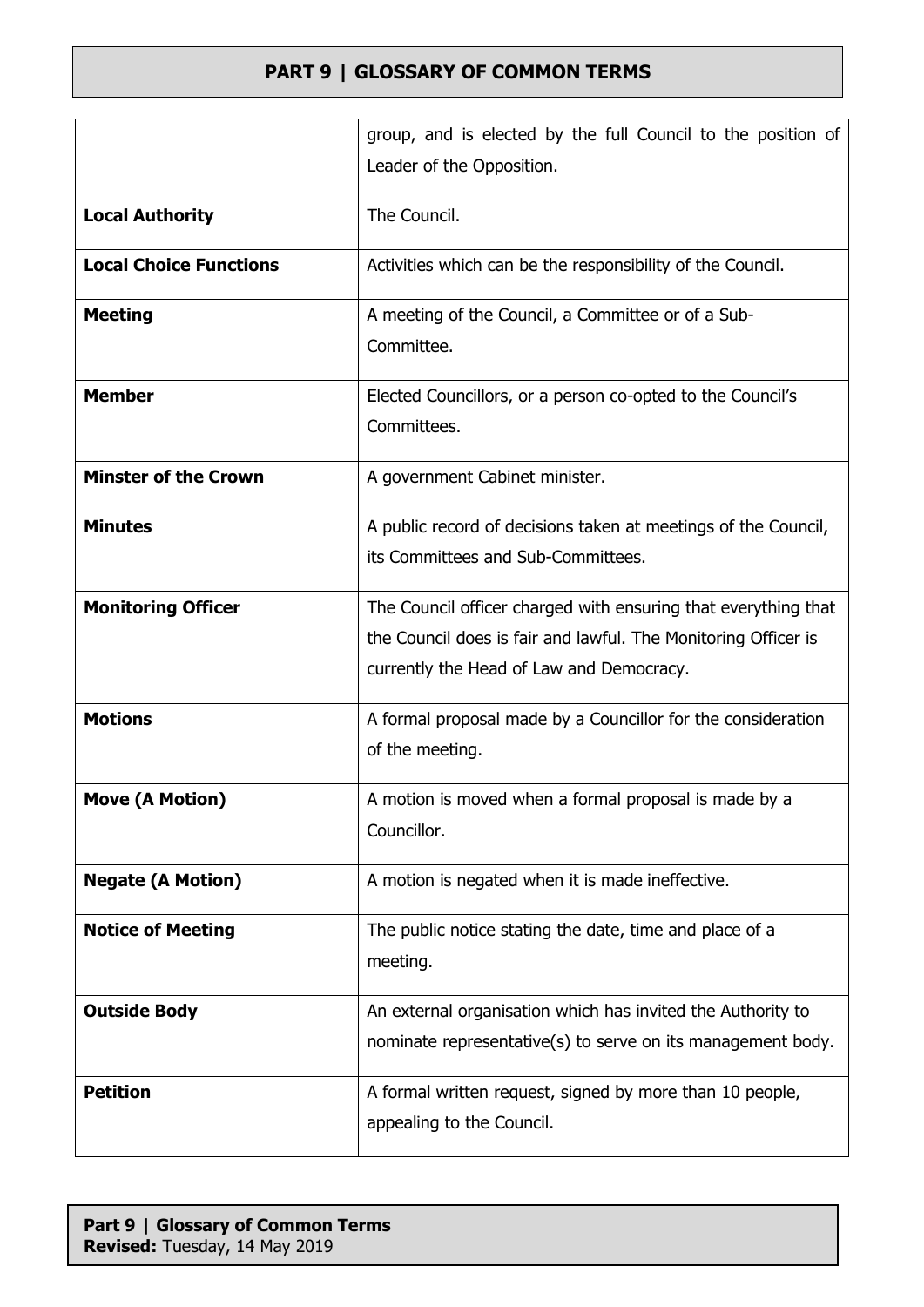| <b>Point of Order</b>                               | A question raised to clarify whether the procedural rules are<br>being adhered to.                                                                                                                                                                          |
|-----------------------------------------------------|-------------------------------------------------------------------------------------------------------------------------------------------------------------------------------------------------------------------------------------------------------------|
| <b>Political Balance/</b><br><b>Proportionality</b> | Comes from legal rules which dictate that Committees of the<br>Council must include elected politicians in proportion to the<br>size of their political groups on the Council as a whole.                                                                   |
| <b>Precept</b>                                      | A proportion of Council Tax which is paid to other authorities<br>such as the County Council and Police.                                                                                                                                                    |
| <b>Procedure Rules</b>                              | Rules governing how the Council operates and how decisions<br>are taken.                                                                                                                                                                                    |
| <b>Proper Officer</b>                               | A senior officer of the Council who is given a set of<br>responsibilities by statute.                                                                                                                                                                       |
| <b>Proposal/Proposition</b>                         | Another term for a motion.                                                                                                                                                                                                                                  |
| Quasi-Judicial                                      | A process of decision-making which is similar to a court of<br>law, in that each party with an interest in the matter under<br>consideration has an opportunity to make their case, following<br>which a decision on the facts and representations is made. |
| Quorum                                              | The minimum number of people who have to be present<br>before a meeting can take place.                                                                                                                                                                     |
| <b>Recorded Vote</b>                                | A vote in which the names of those voting for and against are<br>recorded.                                                                                                                                                                                  |
| <b>Register of Interests</b>                        | The record of all interests declared by Councillors.                                                                                                                                                                                                        |
| <b>Regulatory Committees</b>                        | The Committees of the Council that are charged with<br>regulatory functions, such as Development Control Committee<br>and Licensing Committee.                                                                                                              |
| <b>Representation</b>                               | A statement of reasons made when appealing or protesting.                                                                                                                                                                                                   |
| <b>Rescind (a Decision)</b>                         | When a decision is revoked or withdrawn.                                                                                                                                                                                                                    |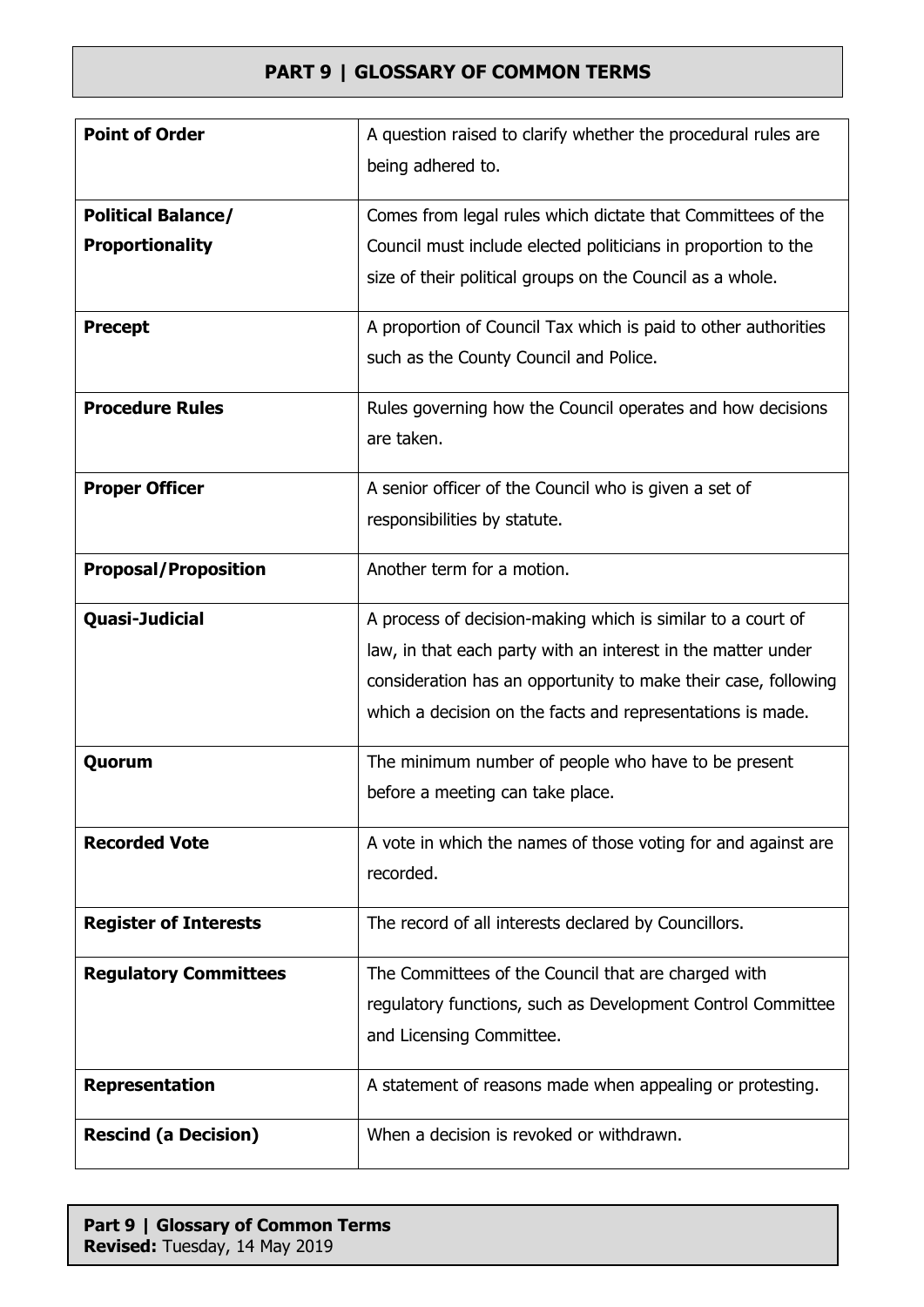| <b>Resolution</b>           | A motion/decision agreed by a meeting is subsequently          |
|-----------------------------|----------------------------------------------------------------|
|                             | referred to as a resolution.                                   |
| <b>Resolved</b>             |                                                                |
|                             | When a motion is resolved, it is agreed.                       |
| <b>Right of Reply</b>       | The mover of a motion has a right to reply at the close of     |
|                             | debate on a motion or amendment.                               |
| <b>Scheme of Delegation</b> | Sets out which committee, Councillor or officer is responsible |
|                             | for particular functions of the Council.                       |
| <b>Second</b>               | When a motion is endorsed by another member, it is             |
|                             | 'seconded' and can then be voted upon.                         |
| <b>Secretary of State</b>   | The head of a major government department.                     |
| <b>Stakeholder</b>          | A person or group that may be affected by a matter.            |
| <b>Statutory</b>            | Required by law.                                               |
| <b>Sub-Committee</b>        | A formal decision-making body with functions referred or       |
|                             | delegated to it by a Committee.                                |
| <b>Substantive Motion</b>   | The term used to refer to a motion which has been amended      |
|                             | by agreement of the meeting.                                   |
| <b>Summons to Meeting</b>   | The term used to describe the Agenda for meetings of the       |
|                             | Council, Committees or Sub-Committees.                         |
|                             |                                                                |
| <b>Team Manager</b>         | An officer with responsibility for a specific service area who |
|                             | reports to a Head of Service.                                  |
| <b>Tendering</b>            | The making of an offer by a contractor to carry out work.      |
| <b>Terms of Reference</b>   | The description of what a Committee, Sub-Committee or panel    |
|                             | may concern itself with.                                       |
| <b>Vice-Chair</b>           | The person appointed to assist the Chair to oversee meetings.  |